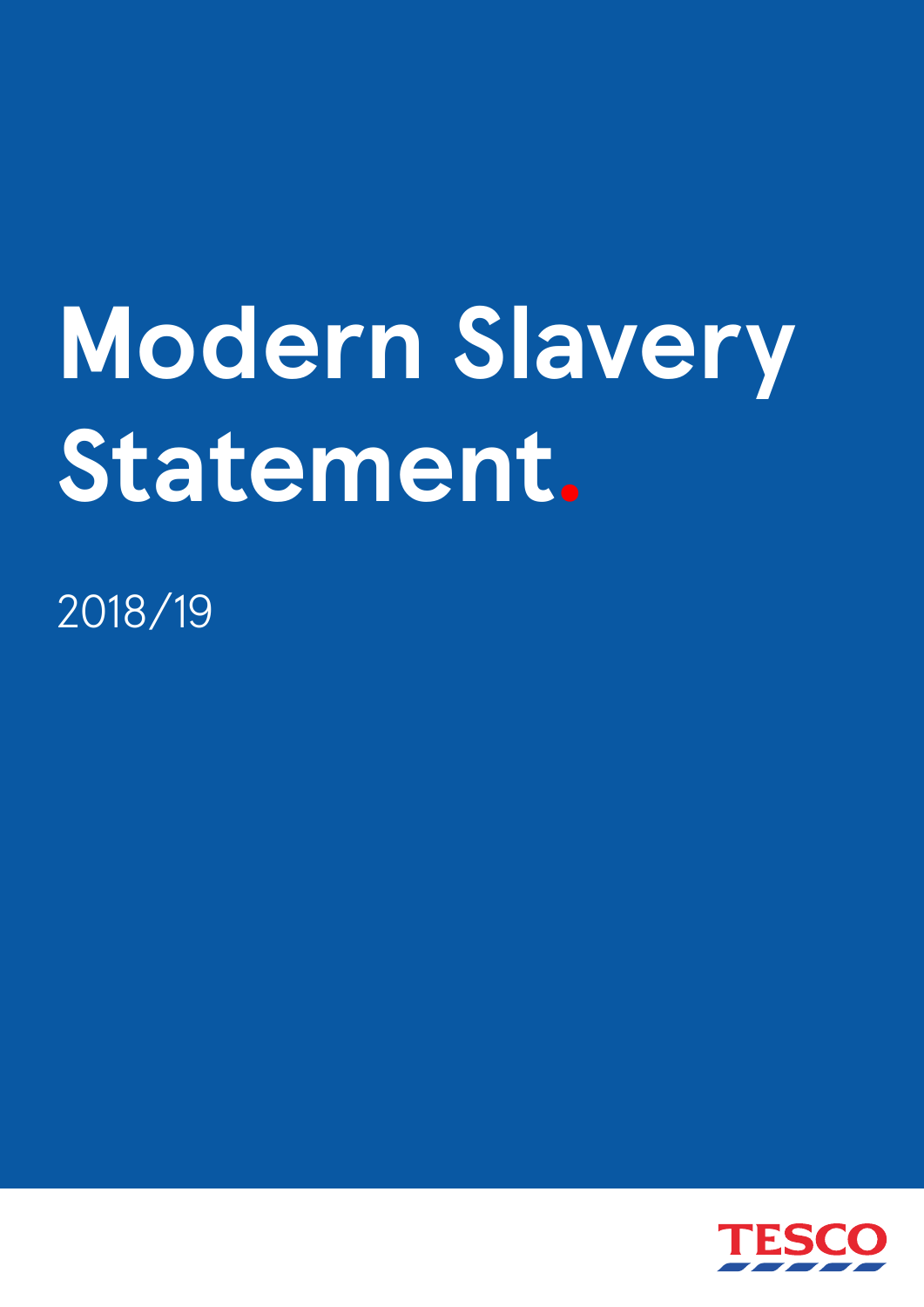# **Contents.**

| Introduction                                      | 3  |
|---------------------------------------------------|----|
| Our business and supply chains                    | 4  |
| Policies in relation to modern slavery            | 5  |
| Human Rights due diligence                        | 6  |
| Tackling modern slavery - our business operations | 8  |
| Tackling modern slavery - our supply chains       | 10 |
| Awareness raising and capacity building           | 16 |
| Impact and monitoring                             | 17 |
| <b>Plans for 2019/20</b>                          | 18 |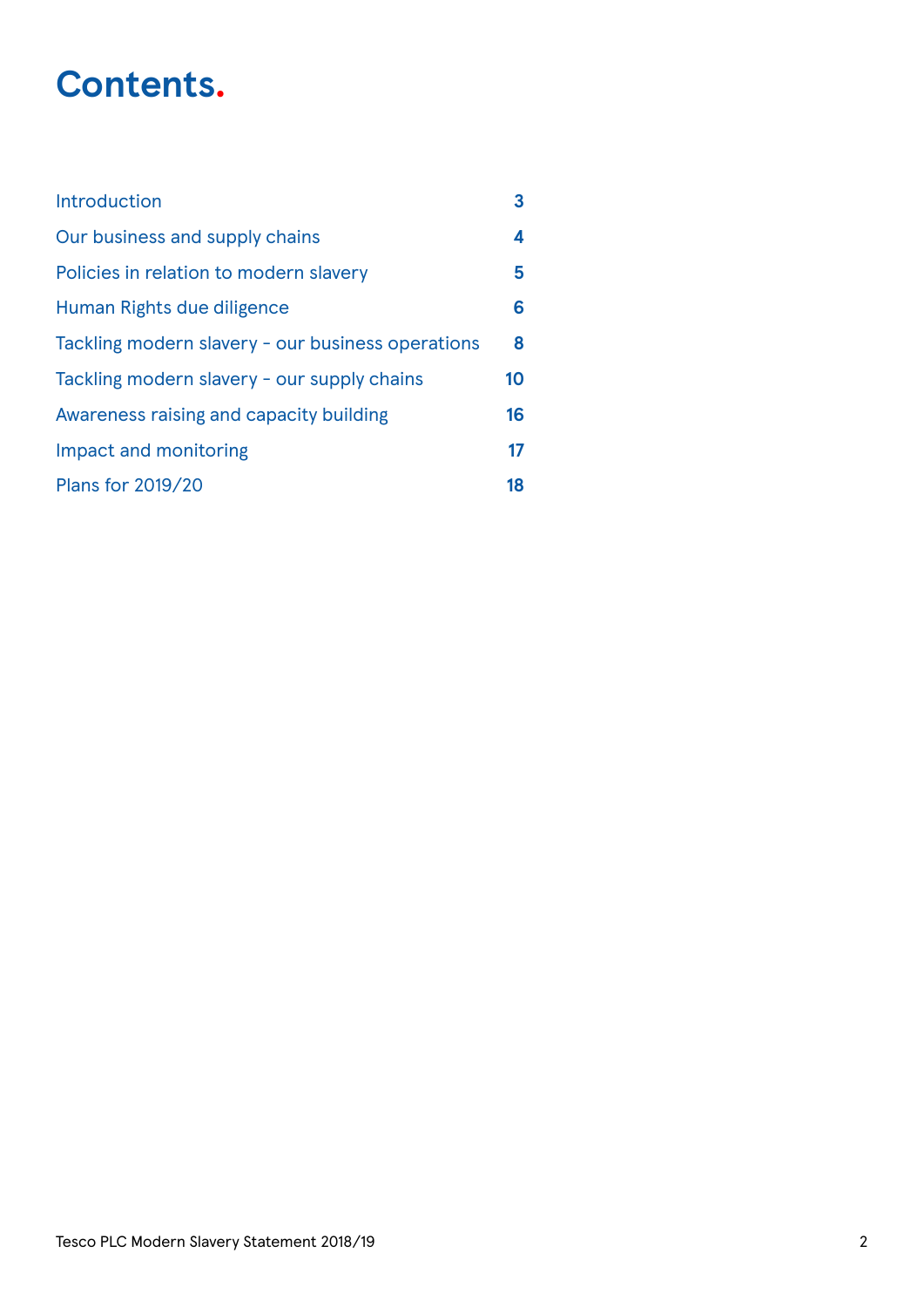# **Introduction.**



The UK Modern Slavery Act 2015 (the 'Act') requires businesses to state the actions they have taken during the financial year to ensure modern slavery is not taking place in their operations and supply chains. Tesco is fully committed to playing our part in eradicating modern slavery. We firmly support transparency and collaboration to eliminate the risks of modern slavery.

This statement refers to the financial year ending 23rd February 2019 and sets out the steps taken by Tesco UK Stores and other relevant UK subsidiaries<sup>1</sup> to prevent modern slavery and human trafficking in our own operations and supply chains. Due to the nature of their businesses, Tesco Bank, Tesco Mobile, Dunnhumby and Booker report and publish separate Modern Slavery Statements.

Since we published our first statement in May 2017, we have gained greater insight into trends and risks relating to modern slavery that have enabled us to strengthen our approach. Over the past 12 months we have:

- Reframed our human rights strategy, with a greater focus on forced labour both in the UK and internationally;
- Entered into a partnership with Unseen helping us to better understand and identify modern slavery risks and improve our approach to remediation;
- Continued to equip our colleagues and suppliers with the necessary training and tools to mitigate the risk of modern slavery;
- Established a working group to oversee the implementation of our modern slavery strategy and to respond to risks identified.

In the year ahead we will continue to develop our approach to managing the risk of modern day slavery within our business and supply chain and ensure our strategy is responsive to changing risks.

This statement was approved by the Board of Tesco PLC.

Dave Lewis

**Group Chief Executive**

14 May 2019

<sup>1</sup> Entities required to publish a statement under the Modern Slavery Act and therefore covered by this Group Statement include: BRP Ltd, Delamare Cards Funding 1 Limited, Ek-Chai Distribution System Co Ltd, MSSW Ltd, One Stop Stores Ltd, Ritter Courivaud Ltd, Tesco (Polska) Sp. z o.o., Tesco Corporate Treasury Services, Tesco Distribution Limited, Tesco Family Dining Limited, Tesco Food Sourcing Limited, Tesco Franchise Stores, s.r.o., Tesco Freetime Limited, Tesco International Clothing Brand s.r.o., Tesco International Sourcing Ltd, Tesco Ireland Limited, Tesco Maintenance Limited, Tesco Mobile Ireland Limited, Tesco Overseas ULC, Tesco PLC, Tesco Property Limited Partnership, Tesco Stores (Malaysia) SDN BHD, Tesco Stores CR a.s.,Tesco Stores Limited, TESCO STORES SR, a.s., TESCO-Global Áruházak Zrt. and The Tesco Aqua Limited Partnership.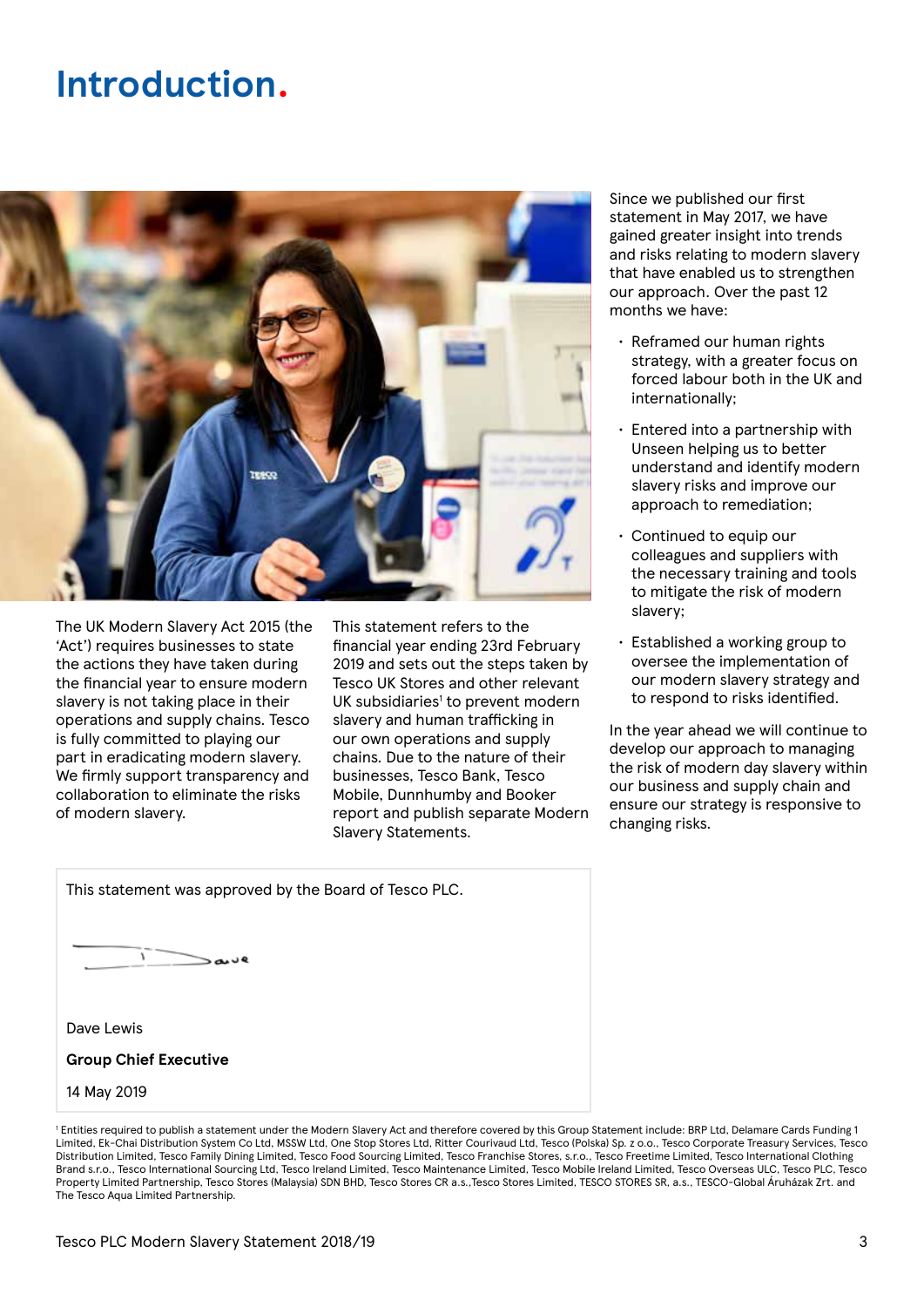# **Our business and supply chains.**

Tesco is one of the world's leading multinational retailers. Our largest operations are in the UK, where we have over 3,400 stores. We also have businesses in Republic of Ireland, Czech Republic, Hungary, Poland, Slovakia, Malaysia and Thailand.

Across the Tesco Group, our 450,000 colleagues serve nearly 80 million customers every week online and in-store. At the heart of everything our colleagues do is our core purpose – to serve customers a little better every day.

This purpose is underpinned by our three values:

# **1.**

No one tries harder for customers

# **2.**

We treat people how they want to be treated

## **3.**

Every little help makes a big difference

We believe that our trade with people across the countries we source from should have a positive impact, creating jobs and opportunities for people all over the world.

Our commitment to human rights is embedded in the Tesco Little Helps Plan, which we launched in October 2017. The Plan builds on the work we have been doing over many years and is about running our business in a way that makes a positive contribution to our colleagues, customers and communities. Our human rights strategy, which covers the most serious labour challenges to workers, is central to the Plan's Products pillar, where we have committed to:

- Ensure international human rights standards are respected at all our suppliers' sites
- Focus on the most serious risks to workers throughout our supply chains, working transparently with NGOs, unions and others to identify and address them
- Support sourcing communities facing complex social and environmental challenges.

The scale of our supply chains gives us the opportunity to promote respect for human rights and to make a positive impact on people's lives. We have thousands of direct and indirect suppliers who grow and move hundreds of raw materials and finished products across global supply chains. These suppliers range from large agriculture businesses to smallholders and manufacturing companies. We also work with a number of other partners who help run our distribution centres, keep our offices and stores clean and secure, and much more.

Starting with our own business operations and service providers, and then increasing the visibility we have of our global supply chains, we work to identify actual or potential risks of modern slavery and help ensure remediation where cases are identified.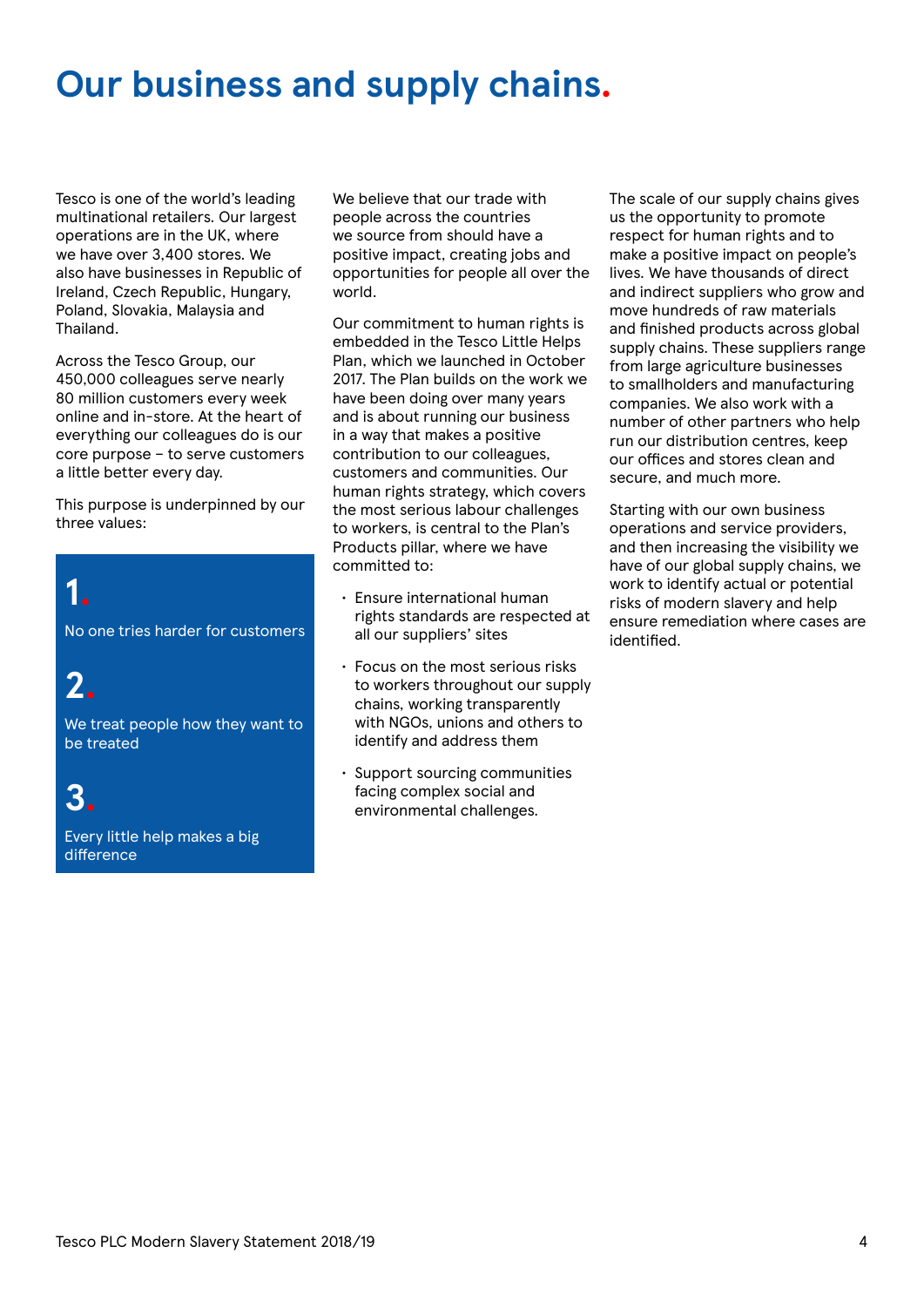# **Policies in relation to modern slavery.**

At the heart of our approach to human rights are a number of important internationally recognised declarations, standards and codes. These are the foundations for how we work across the Tesco Group, and include:

- The UN Universal Declaration of Human Rights
- The International Labour Organization (ILO) Declaration on Fundamental Principles and Rights at Work
- The UN Guiding Principles on Business and Human Rights
- The UN Global Compact
- The Base Code of the Ethical Trading Initiative (ETI)

Our approach to addressing modern slavery sits within this wider human rights agenda. Our strategy is supported by our Code of Business Conduct and Human Rights policy, which applies across the Tesco Group and sets out our obligations to customers, colleagues and communities in our own operations and supply chain. We take any breach of our policies or allegations extremely seriously. We provide independent and confidential 'Protector Lines' that enable our colleagues, suppliers and their staff around the world to raise concerns.

As part of our membership of the Consumer Goods Forum (CGF), we are one of the companies leading collaborative efforts to combat forced labour. Such collaboration is particularly important in lower tiers of supply chains where we do not have direct commercial relationships. We helped to develop and strongly support the CGF's Priority Industry Principles:

**EVERY WORKER \ SHOULD HAVE FREEDOM OF MOVEMENT** 





Source: Consumer Goods Forum.

As members of the Institute of Human Rights and Business Responsible Recruitment Leadership Group, we also actively support the Employer Pays Principle that 'No worker should pay for a job - the costs of recruitment should be borne not by the worker but by the employer.'

#### **Governance**

Our human rights strategy is led by the Group Responsible Sourcing Director, within our Product division. Governance of our human rights work, for all markets and subsidiaries, sits with the Board's Corporate Responsibility Committee, which meets three times a year.

Responsible sourcing and supply chain is highlighted as a principal risk within our overall businesswide risk assessment. We therefore update on current and future risks, progress and performance, and breaches of our policies to the Group Risk and Compliance Committee chaired by the Group CEO, plus the business unit Risk and Compliance Committees, on at least an annual basis. Details of some of the key incidents discussed in 2018- 19 can be found on page 12.

In 2018 we also formed an internal modern slavery working group that meets quarterly, at a minimum, to monitor progress against our Group modern slavery strategy. This group is chaired by the Group Responsible Sourcing Director.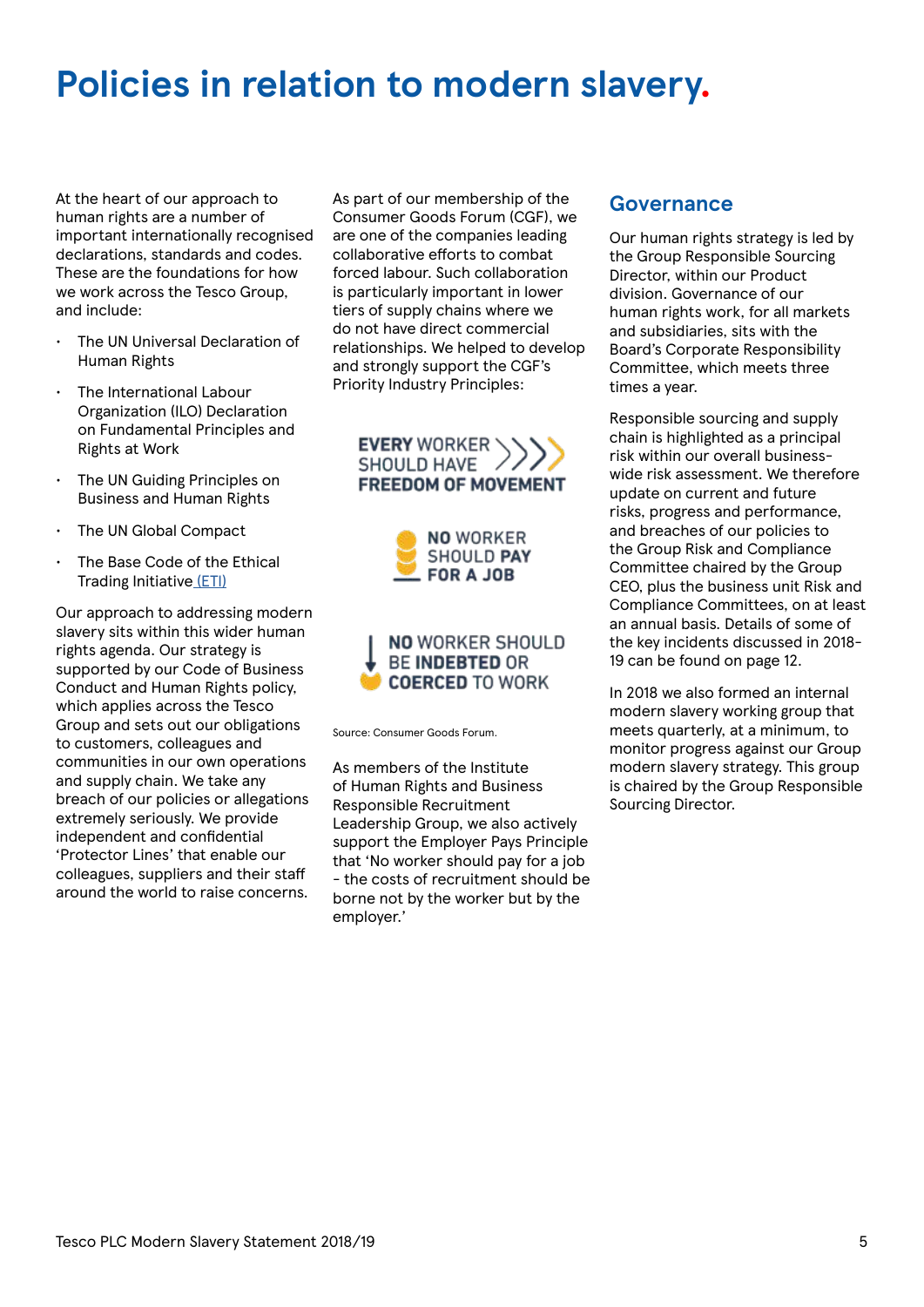# **Human rights due diligence.**

Risks of modern slavery are dynamic and can change quickly. We follow a robust due diligence process that was developed in line with the UN Guiding Principles on Business and Human Rights and in consultation with over fifty internal and external stakeholders.

Our 45 dedicated Responsible Sourcing specialists, based across nine key sourcing countries, are well-placed to gather on-theground intelligence through direct engagement with suppliers and other relevant stakeholders. This includes capturing the views of workers through interviews and surveys. Where we do not have onthe-ground capacity, we engage a range of experienced stakeholders, including consultants and NGOs, who are supported by our commercial buying and quality teams.

We use the information gathered to continually reassess and respond to the potential and actual risks in our business and supply chains.

In September 2018 we conducted a full review of our human rights strategy to ensure it continues to reflect the learnings from our due diligence framework. We engaged 25 key stakeholders, including suppliers, academics, NGOs and internal stakeholders. We also spoke to trade union representatives to bring the voice of people in our supply chain to our strategy development. Feedback included the following:

• We need to have a clearer focus on the most important human rights issues we are prioritising to have the greatest impact;

- Our monitoring programme (in particular for food sites) should place greater emphasis on the improvements that need to be made when issues are identified;
- We should focus more on advocacy – including with suppliers, industry bodies and governments - where we think this is necessary to bring about positive change for workers;
- We need to review our buying practices to ensure they enable us to deliver our human rights agenda.

### **Our due diligence framework has five stages:**

**1.**

Establish a broad perspective beyond our immediate business and the first tier of our supply chain

**2.** 

Determine priorities based on areas of highest risk and through intelligence gathering

**3.** 

Identify the process of avoiding or mitigating risk **4.**

Define method for rectifying abuses and remediating any victims

**5.**

Developing learning strategy allowing us to consider new information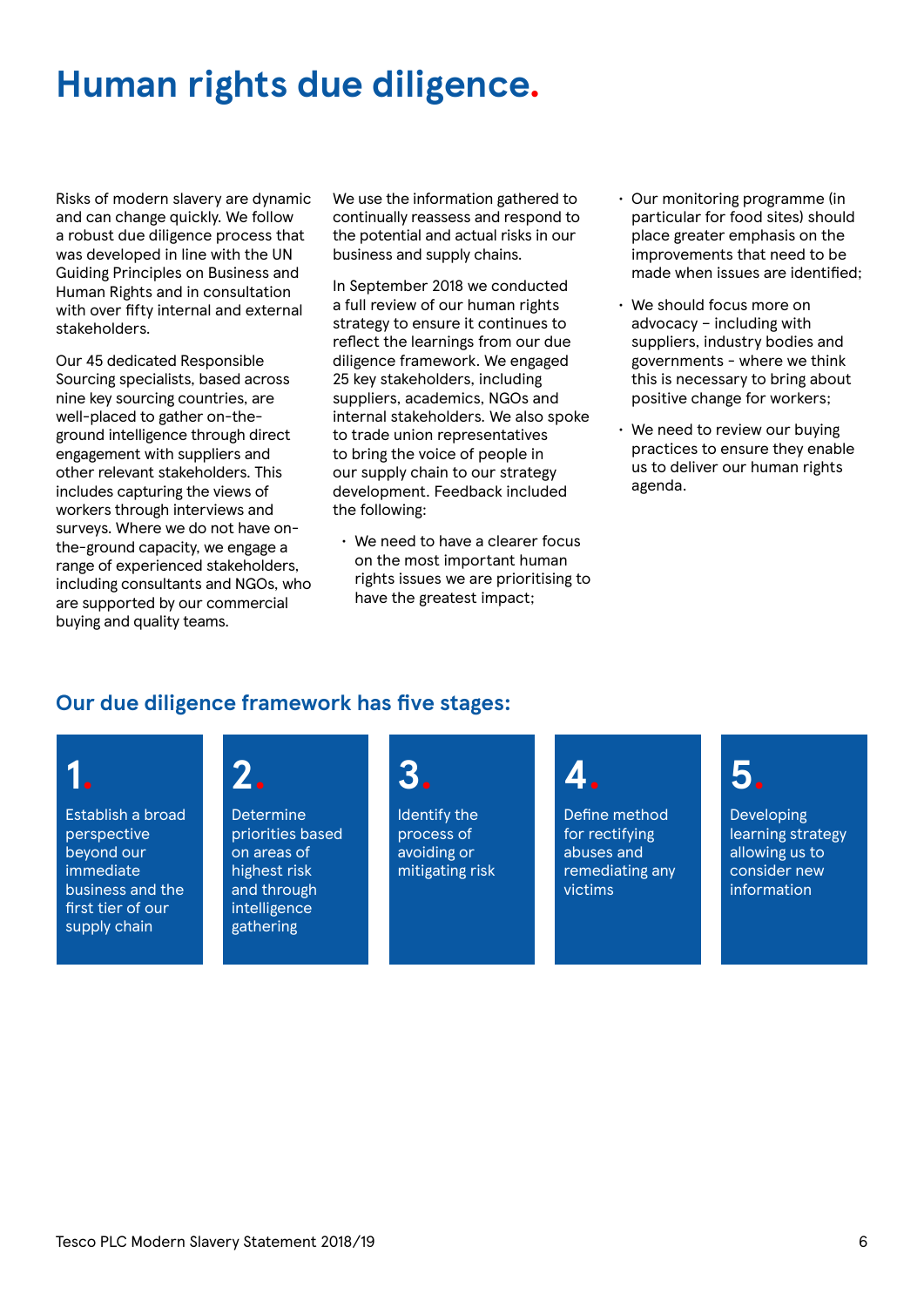### **Human rights due diligence.** (continued)

### **Four key focus areas:**

The outcome of the review is a new strategy, that will initially be rolled out by Tesco UK, based on four clear focus areas. These areas both reflect salient issues within our supply chains and are aligned with stakeholder priorities.



We have also rearticulated our three pillar approach to taking action:

- 1. **Improve:** Ensure our monitoring programme and supplier engagement is driving improvement of day-to-day working conditions
- 2. **Transform:** Focus our attention on multi-stakeholder initiatives that are aligned with our four pillars to address entrenched sector-wide challenges
- 3. **Advocate:** Formalise our work on advocacy – working with others to call for wider change where needed - building on our engagement with the Consumer Goods Forum, Ethical Trading Initiative (ETI) and others

Recognising the role purchasing practices have on the ability of suppliers to maintain good labour conditions, in 2019 we will also be conducting a review of our buying policies and procedures, and the impact that they can have on human rights standards.



Photo: Environmental Justice Foundation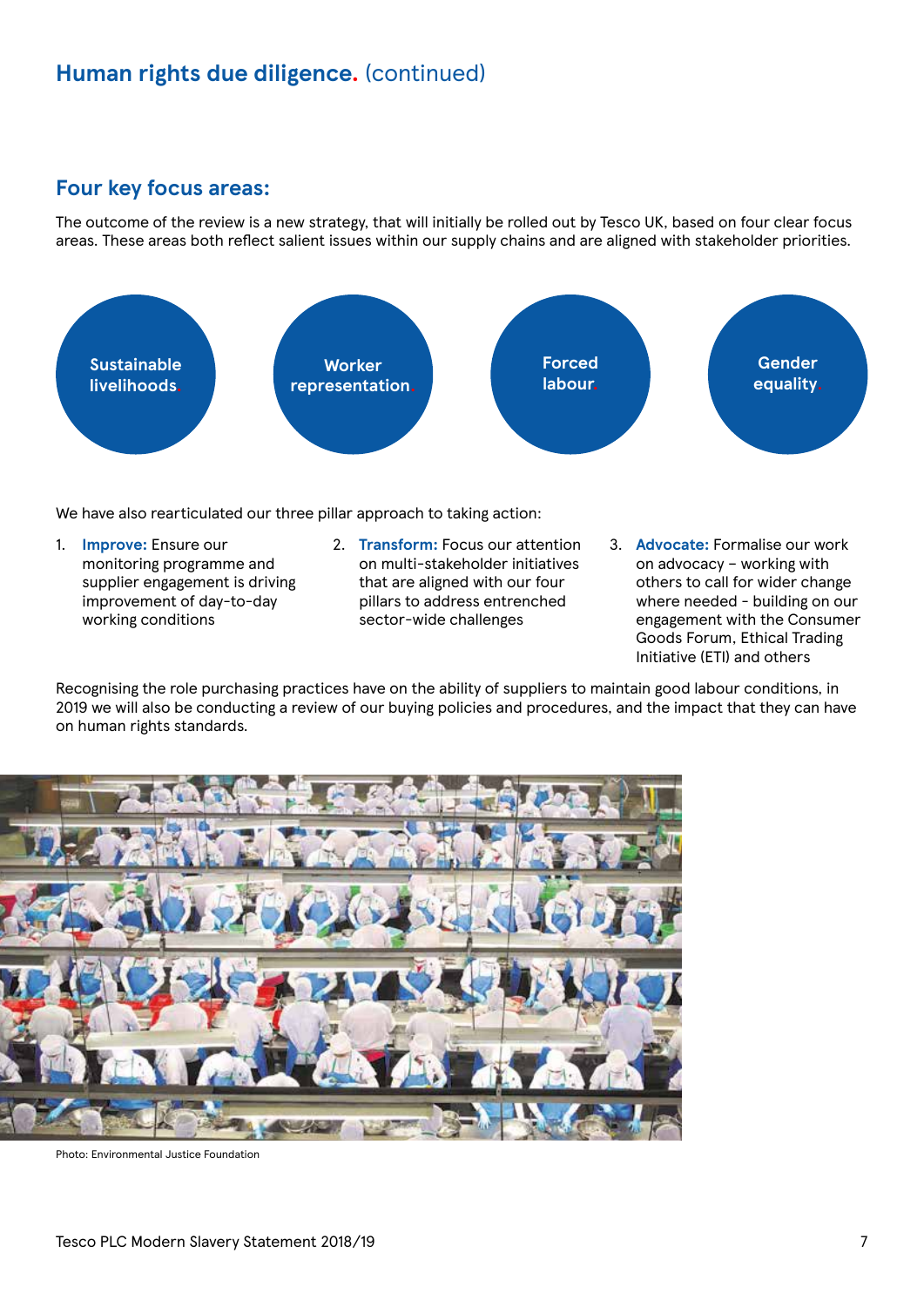# **Tackling modern slavery - our business operations.**

In our Tesco UK stores business, the majority of our colleagues are employed on permanent contracts. The greatest risks of modern slavery exist for workers not in permanent employment, for example in cleaning and security roles, or agency workers in our distribution and fulfilment centres.

We have prioritised key business areas in the UK based on our analysis of evolving risk in the sector, worker contract types, the level of skill involved in the work, wages, and our visibility of the service provider.

### **Our focus areas in our business are:**

- Agency workers in our distribution and logistics operations
- Workers in security and cleaning roles for our offices and stores
- Workers in car washes in Tesco stores
- Workers in the construction industry who build our stores and carry out renovations.

We have continued to implement our ethical audit program for suppliers in these priority areas, which includes a review of the supplier's management systems to ensure they are adhering to the ETI Base Code, worker interviews, and analysis of how worker recruitment is managed.

Whilst we see ethical audits as an important tool for improving worker welfare, we do not believe that ethical audits alone can identify and address cases of modern slavery. Therefore, in addition to ethical audits, our Responsible Sourcing Team engage closely with suppliers to strengthen and coordinate our approach to identifying and mitigating risks of modern slavery, and this is included as a key aspect



of ongoing supplier performance reviews carried out in conjunction with our commercial teams.

As well as working with suppliers, we also engage proactively with the UK Gangmasters and Labour Abuse Authority (GLAA), police forces,

and relevant experts to better understand risks and address issues identified. We are committed to sharing information that will help stop or prevent the exploitation or abuse of workers, whilst ensuring that this information is handled sensitively.

#### **Responsible Car Wash Scheme.**

In 2018 we helped launch the Responsible Car Wash Scheme (RCWS), a collaboration between the Downstream Fuel Association, four other major supermarkets, the police, the Health and Safety Executive, Her Majesty's Revenue and Customs, the Environment Agency, the Car Wash Association, the Gangmasters & Labour Abuse Authority (GLAA), and the anti-slavery charity Unseen. The scheme aims to tackle modern day slavery by promoting employment compliance and sharing best practice, and introduces a new accreditation for operators that will allow customers to make responsible choices about which car wash they use.

The pilot of the scheme is currently underway in the Midlands region, and pilot audits were conducted in January and February 2019 at 32 car washes on Tesco premises. We will be working with the RCWS to address any gaps found in existing practices, evaluate the pilot project, and identify any gaps in existing regulations.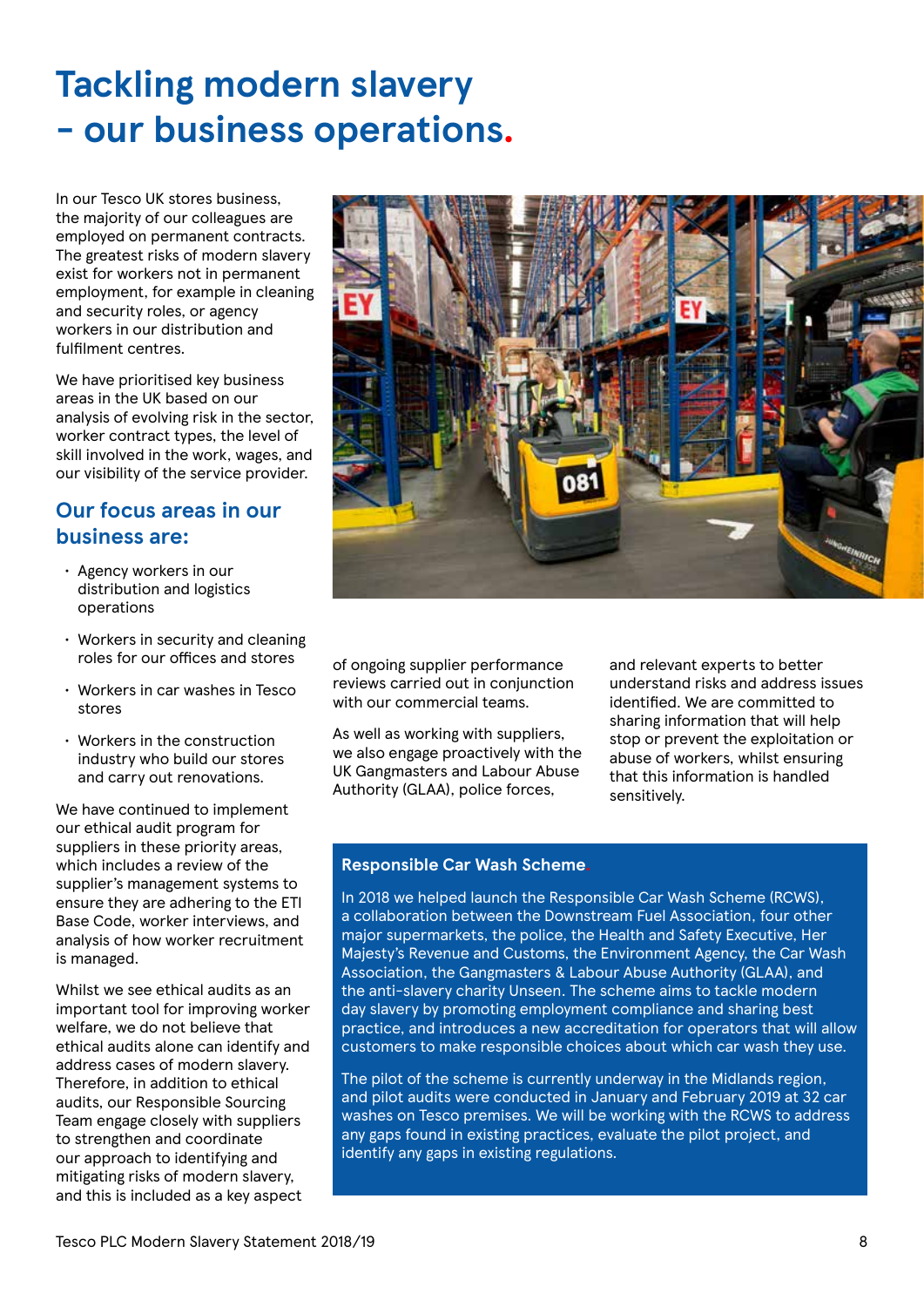### **Tackling modern slavery - our business operations.** (continued)

Sedex is the world's largest collaborative platform where companies can share responsible sourcing data and progress. We have finalised minimum standards for labour providers as part of a retailer and supplier working group convened by Sedex, the ethical trade platform. All of our UK labour providers have now signed up to these standards, and we will be doing further work in the next year with these suppliers on ethical recruitment, supported by the Responsible Recruitment Toolkit, of which we are a founding sponsor. This capacity building tool, an initiative led by the Association of Labour Providers and allianceHR, supports businesses to embed responsible recruitment practices in their supply chains.

In 2018/19, we identified three main incidents/areas of risk:

• A case of a supervisor working for a labour agency we work with being involved in the trafficking and exploitation of migrant workers. The activities occurred between 2014 and 2016. This case went to court in 2018 and the perpetrators were successfully prosecuted. Following this case, we have undertaken a review of our policies and procedures relating to agency workers in our distribution and logistics operations, and are implementing new procedures to ensure that relevant colleagues are able to spot signs of exploitation, and that agency workers have access to suitable grievance channels.

- The suspected withholding of pay of two agency workers in a Tesco Distribution Centre – the workers' salary was being paid into the bank account of a family member whilst their UK bank accounts were being set up. We referred the case to the GLAA, and their investigation judged the situation to have been resolved and no further action was required.
- A small number of store agency cleaners working under the identity of 'other workers', in order to evade 'right to work' checks. We referred the case to the GLAA due to our concerns that workers without the right to work may be vulnerable to exploitation. However, no risk of worker exploitation was found. The cleaning company involved has implemented enhanced 'right to work' checks.

This year we have reviewed and updated our internal incident management and escalation processes to ensure that we receive all relevant information relating to modern slavery and exploitation risks in our business and act quickly and effectively. The modern slavery working group composed of colleagues from our Responsible Sourcing and Group Security functions is now available to receive information 24/7, and we have clear procedures to ensure that senior colleagues are made aware of incidents, and that appropriate actions are taken. These escalation procedures are being implemented at our distribution and fulfilment centres, and will be rolled out to our stores.

#### **Unseen partnership.**

In 2019 we entered into partnership with the charity, Unseen, who run the UK's first fully independent and confidential modern slavery helpline. Trained helpline advisors are able to support potential victims of modern slavery as well as offer a way for businesses and the general public to raise suspicions or concerns. Real-time translation is available in over 180 languages. We are in the process of ensuring that all our primary supplying sites in the UK, as well as our distribution fulfilment centres and stores, promote the helpline, enabling us to continue to raise awareness of modern slavery.

Through the Unseen business portal, we will be able to gain visibility of potential cases relating to Tesco raised by both internal and external parties. Where necessary, these will be investigated by experienced Responsible Sourcing and Group Security colleagues. As well as working in partnership to expand the helpline, Unseen will also support us in ensuring remediation for victims if cases of modern slavery are identified.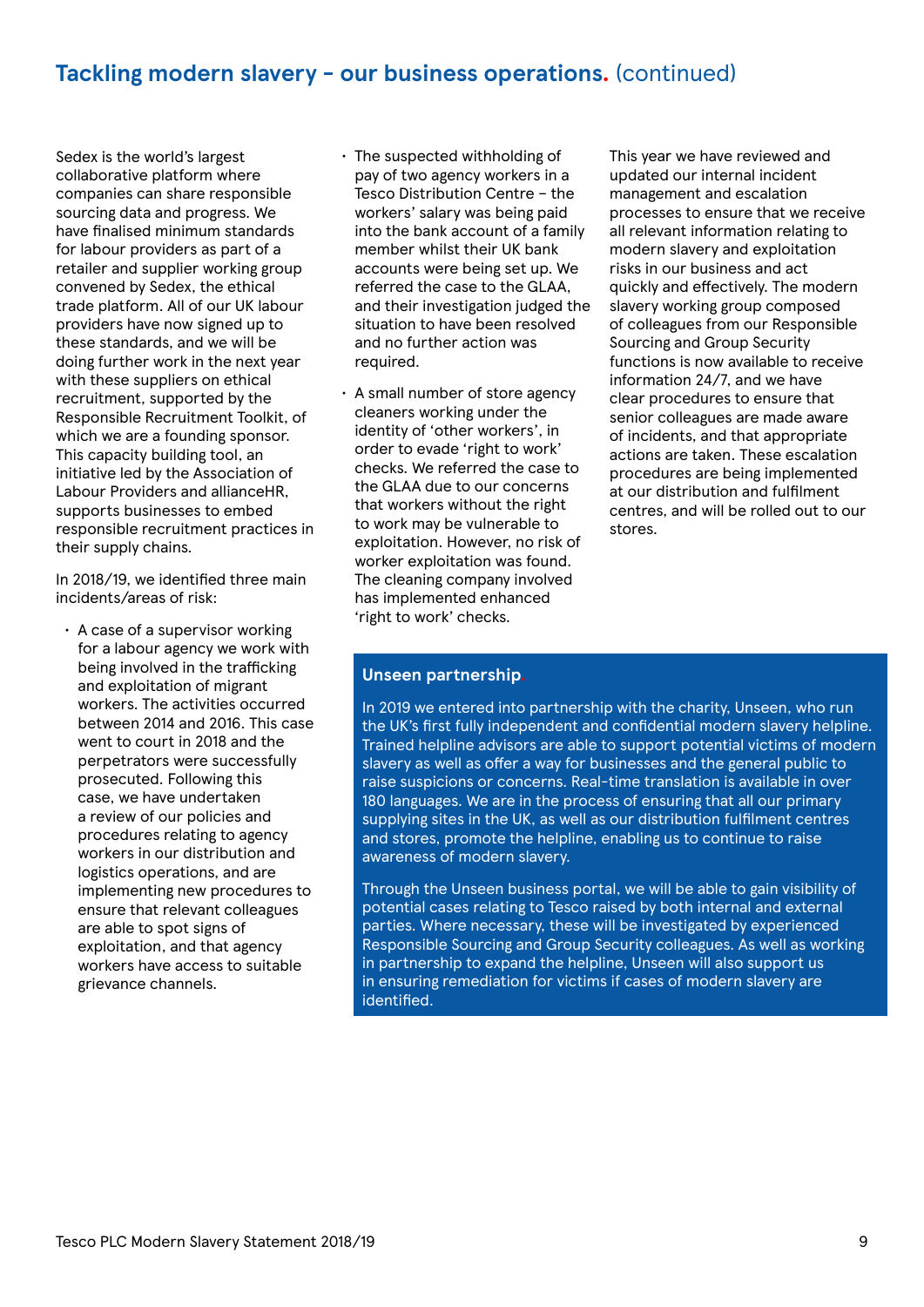# **Tackling modern slavery - our supply chains.**

### **Assessing risk**

We assess the potential human rights risks of our supply chains by considering the country of origin where we are sourcing products or raw materials from. In our Tesco UK stores and Central European businesses, we use the Food Network for Ethical Trade (FNET) risk ratings to inform this, combined with our own understanding of labour rights and human rights risks in our key sourcing sectors. In Thailand and Malaysia, we use a bespoke risk assessment, which takes into account the industry, type of labour, internal recommendations and supplier self-assessment.

As the next stage of our risk assessment, we consider the type of work being carried out (mechanical vs. manual) and the type of labour (seasonal, permanent, agency).

We also gather intelligence about emerging risks through our in-country responsible sourcing specialists and strong relationships with local groups, NGOs and organisations, such as the Ethical Trading Initiative, FNET and the Consumer Goods Forum. Campaigners and activists can also play an important role in helping us identify where some of the biggest risks lie, and we collaborate with them and learn from their experience wherever possible. We recognise the important role played by investigative journalism in identifying current and emerging risks.

This approach helps us identify where the most salient and material risks are in our supply chains. We then seek to mitigate the risks through our 'three pillar' approach – Improve, Transform, Advocate.



**Low risk, Medium risk, High risk**

*Figure 1: First-tier sourcing map by risk status for Tesco UK Food, General Merchandise and Clothing.*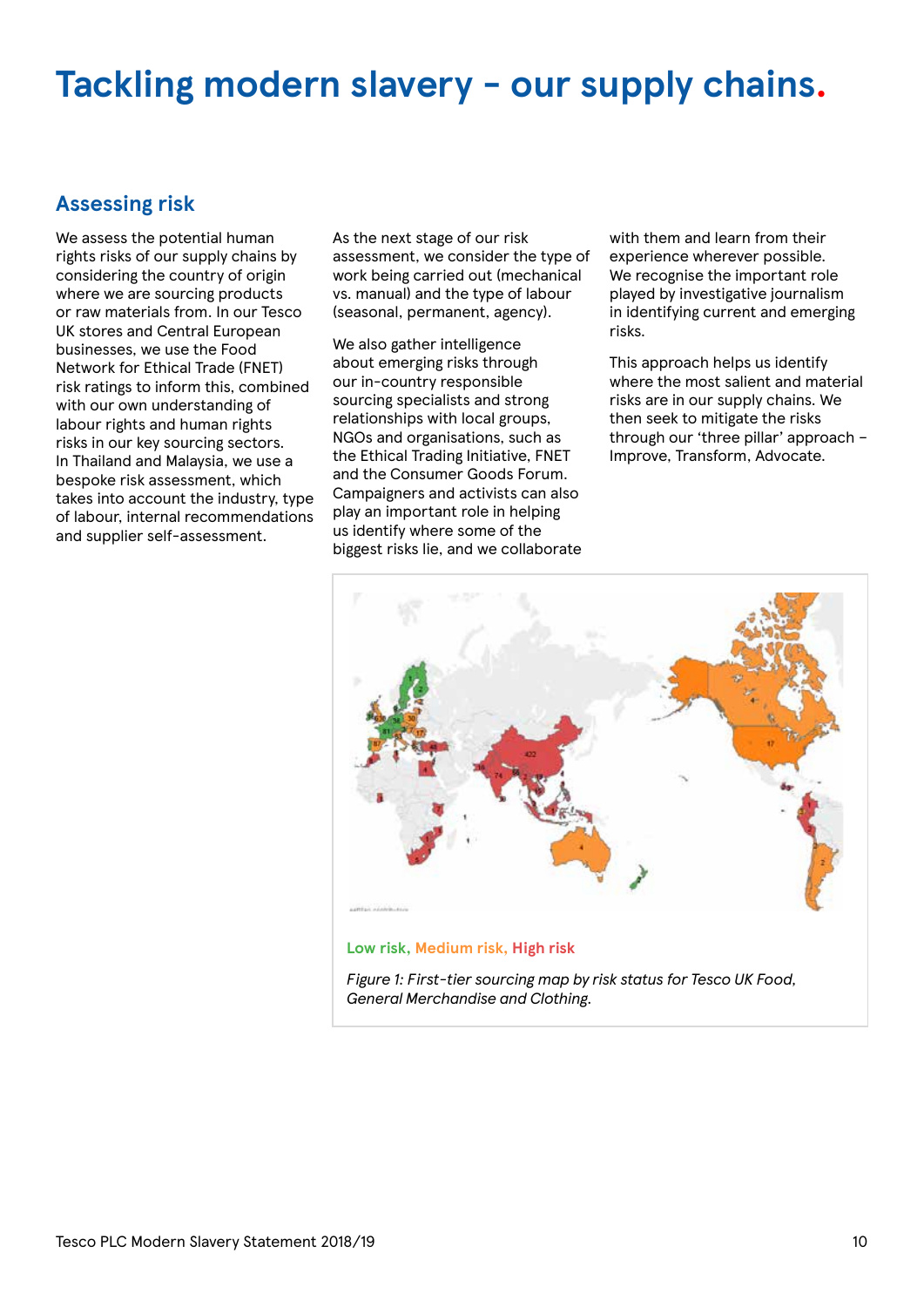### **Improve**

#### **Ethical audits**

For the supply chains of Tesco UK stores, we require all direct supplier sites (known as 'Tier 1' sites) in high risk countries to have an audit before they start supplying Tesco, and then on an annual basis. This represents around **45%** of our total Tier 1 suppliers. These audits are conducted against best practice international labour standards as set out in the 'base code' of the Ethical Trading Initiative. In addition, we also conduct audits for other tiers of key supply chains where there are high risks of human rights issues. For example, fruit, vegetable and meat sites are audited to farm level in high risk countries. This allows us to focus our work on the countries and suppliers where we can have the biggest impact.

Either our in-house Responsible Sourcing specialists or independent auditors that have been approved by Tesco visit the supplier sites to conduct an in-depth audit once a year. During the closing meeting for these audit visits, all non-conformances with the Ethical Trading Initiative base code are discussed and a Corrective Action Plan Report (CAPR) is agreed between the supplier and the auditor. We categorise nonconformances as critical, major or minor. If any critical nonconformances are found, the audit company notifies us directly. We work hard to uncover all possible issues, and in 2018/19 critical nonconformances were identified at **63%** of supplier sites. The most common of these was excessive working hours.

As part of their contracts with us, suppliers are required to ensure all non-conformances are fixed, with critical issues needing immediate action. Suppliers are supported to address these issues by expert Tesco teams and a follow-up audit is conducted by our in-house team

or independent auditors to verify that issues have been closed. These are conducted within 3-6 months, depending on the issue identified. For example, we require 2-3 months of records of reduced working hours to verify excessive working hours findings as closed.

In 2018/19, **89%** of the supplier sites where critical non-compliances were identified had resolved these within the deadlines we set out. This is up from 81% the year before. For the remaining sites, we continued to work with them to close the issues quickly as long as they demonstrated commitment and capability to do so. Our first aim is always to ensure issues are remediated for workers and practices put in place to avoid recurrence. However, if we believe sustained improvement will not be achieved, we stop working with the site in question. Last year we exited **37** non-food supplier sites and temporarily suspended two food sites on ethical grounds.

In some cases non-conformances are the result of entrenched human rights issues in a particular country and require cross-industry collaboration and long term partnerships to address them – see page 13 for more information.

#### **Investigating modern slavery risks**

When we receive intelligence through ethical audits, our own site visits, Protector Line or other sources, such as NGOs or media reports, we immediately investigate. Where our suppliers identify possible indicators of modern slavery within their own operations, we support and monitor their investigations.

In the past 12 months we received eight calls to our Protector Line related to possible human rights violations in our supply chain. Through Protector Line, supplier visits and other channels, there

have been nine incidents with potential indicators of modern slavery. These include:

- Migrant workers at two sites in Thailand and Malaysia were found to be indebted through payment of recruitment fees to labour brokers
- Passports and work permits of 13 Burmese workers were held by a factory in Thailand
- Identity cards of 44 workers were held by a factory in India
- Records were found of 14 former and one existing child worker in two factories in China (remediation was arranged for the existing child in line with policy)
- Over 25 workers in a UK packhouse were found to be using fake identity cards
- NGO and media reported a number of incidents involving migrant workers in Spain, including restricted movement. Two of the allegations were linked to our supply chains.

In the above cases we worked with suppliers to ensure, where necessary, workers were compensated and identity documents were returned. In the most serious incidents, whilst we investigated further, we suspended sourcing, and in two instances it was necessary to cease trading with the sites.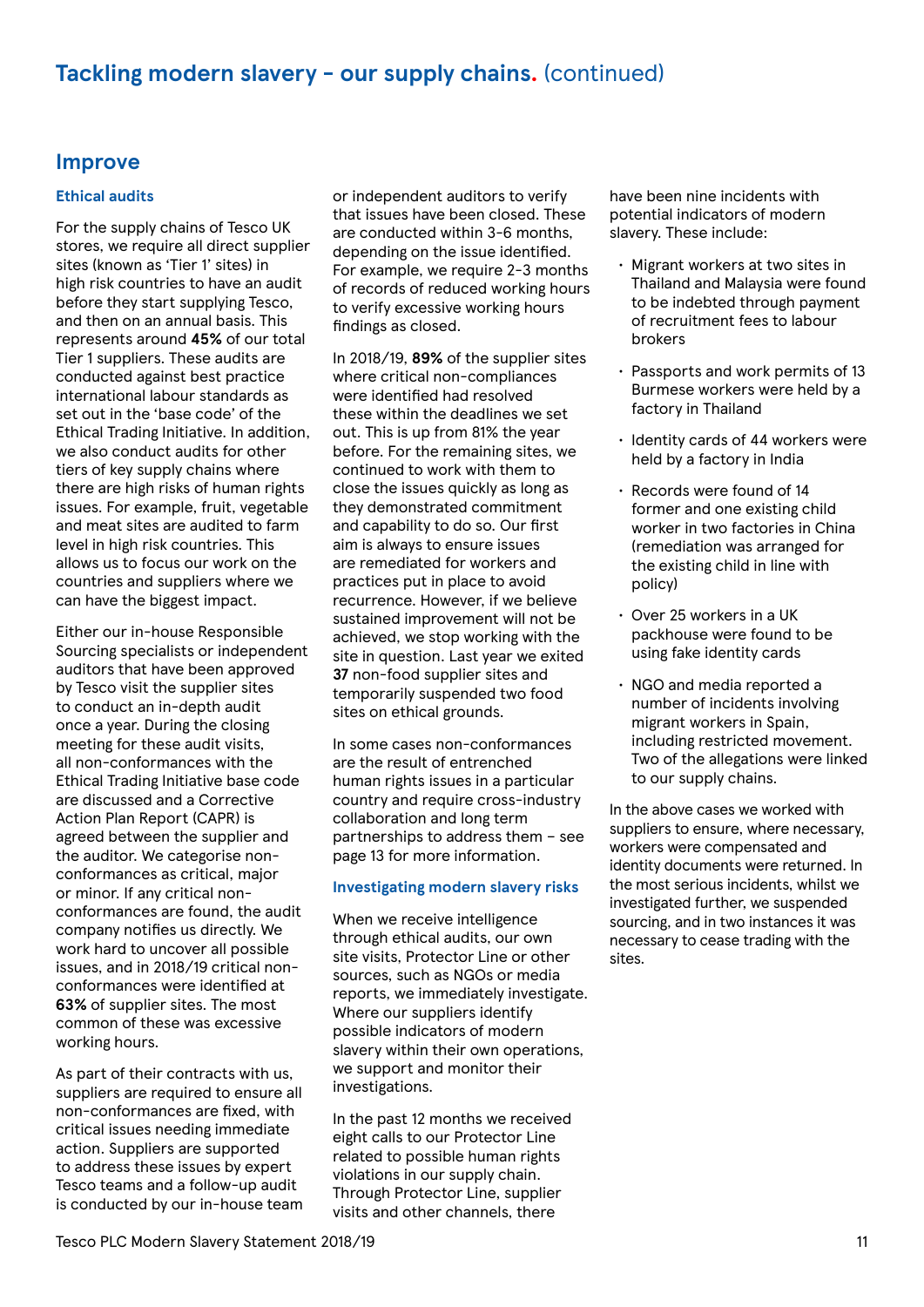#### **Payment of wages**

One issue we monitor particularly closely in key sourcing countries is that salaries are paid on time and in full. We do this because we know how important it is for workers, and because ensuring workers are not in debt means they are less vulnerable to any risk of forced labour. Through our own checks, we occasionally find cases where salaries are not paid on time and/or in full. This may happen for a number of reasons. Where we identify a shortfall in payment, we require suppliers to pay back any missed wages. In the rare occurrence that suppliers do not agree, we look to exit our relationship with them in a responsible manner. In 2018/19 we identified 110 cases of concern involving 88 sites. 7,392 workers received a total of \$508,307 USD as a result of Tesco's intervention.

#### **The role of certification**

We work hard with suppliers to obtain visibility of supply chains beyond our first tier who supply directly to Tesco. In addition to our own mapping efforts with our suppliers, we also use certification to provide additional assurance of our sourcing. This won't solve

endemic issues such as modern slavery on its own, but is an important step to ensuring minimum standards are met.

For our UK Own Brand, all our bananas and black tea are Rainforest Alliance™ certified. In the past year we have also reached 100% Rainforest Alliance certification on cocoa in all chocolate and for our green coffee beans. The remainder of cocoa in our Own Brand products is responsibly sourced using a combination of sustainability programmes: Cocoa Horizons, Fairtrade, Rainforest Alliance and UTZ. As members of the Global Coffee Platform and World Cocoa Foundation, we also continue to engage with broader industry on the challenges associated with production, including the risks of child and forced labour.

Tesco are the UK's biggest retailer of Marine Stewardship Council (MSC) certified fish, and over the past 12 months we have been engaging with the MSC as they review their standard to include provisions relating to human rights and the introduction of a public disclosure model. This is in addition to our broader work on human rights in the seafood sector.

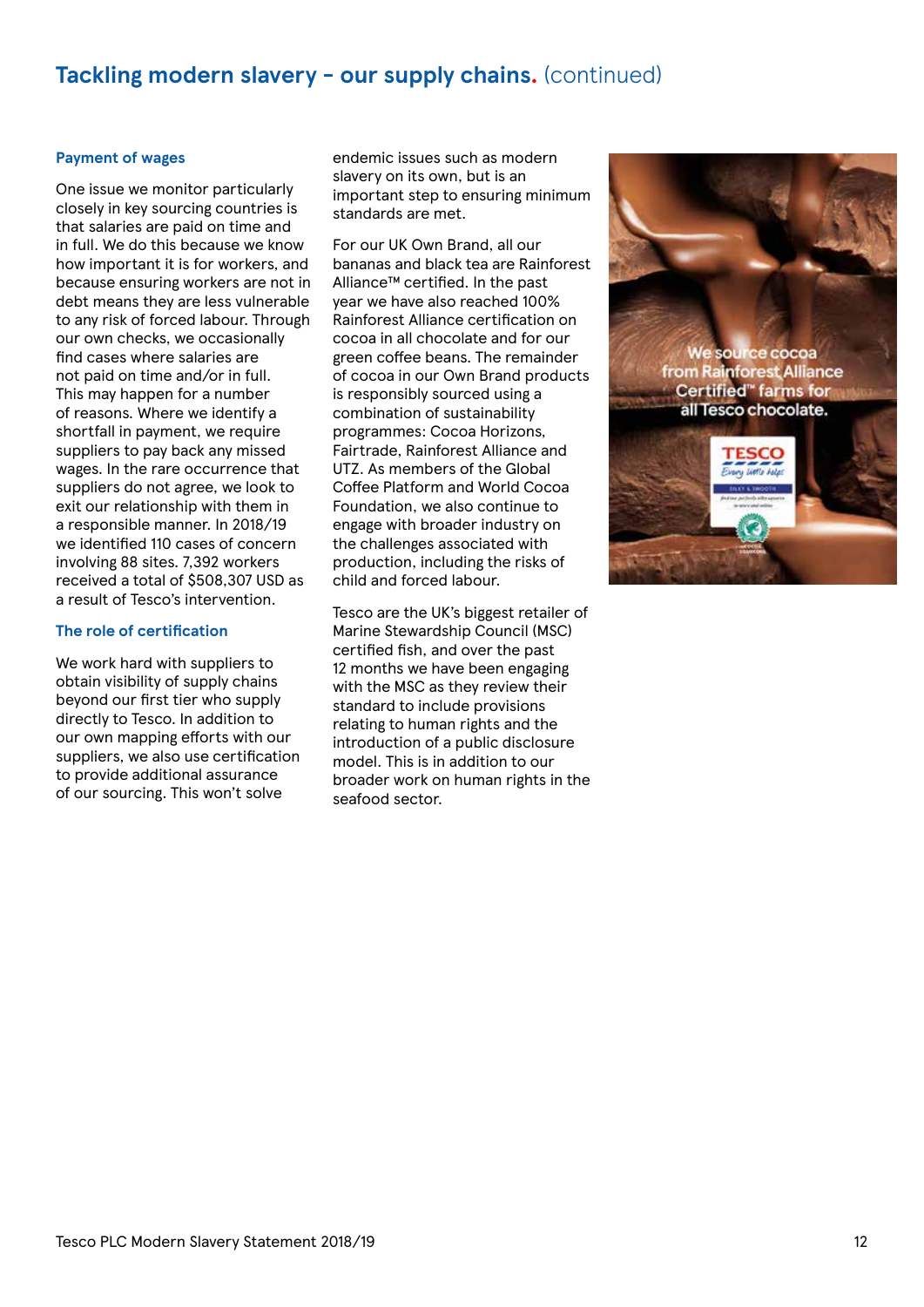### **Transform and advocate**

Working in partnership with others pre-competitively is vital to addressing risks of modern slavery, particularly further up the supply chain where our direct commercial influence may be less significant. Over the past 12 months we have continued to engage in a number of multi-stakeholder initiatives to tackle systemic issues, examples of which are below. We prioritise initiatives that align with our four focus areas, where we know the risk is significant and we have the leverage to make a positive impact.

We recognise that we can play an important role in improving working conditions for workers, including reducing the risk of modern slavery, through engaging with suppliers, industry bodies and governments on opportunities for wider sectoral change. Below are a number of examples that include such advocacy work. In 2019 we intend to identify further opportunities where advocacy could create significant benefit for workers, in line with our revised Human Rights strategy.

#### **Sumangali**

In parts of the garment industry in southern India, workers have been recruited through contracts under which they are paid a lump sum at the end of a three-year period, and have restrictions placed on their movement. This leaves them vulnerable to abuse. We have continued to monitor our direct suppliers closely and work through the ETI to ensure this practice does not take place. We have not identified any cases of Sumangali in our direct supply base in 2018/19. However, we continue to map our clothing and textile supply chain by including spinning mills, tanneries, and other processing sites to ensure better visibility of any potential risks. In the last year we have:

- Identified the top 10 spinning mills in Tamil Nadu used by our suppliers and undertaken first level risk assessment by completing self-assessment forms
- Become a member of ETI-TNMS's (Tamil Nadu Multi-Stakeholders Platform) local consultative committee (LCC). The objectives of ETI-TNMS is to contribute to the elimination of exploitive practices, including the Sumangali scheme, by implementing a model that promotes ethical recruitment and retention of young women in the sector
- Organised a two-day workshop, which took place in February 2019, for nine of our biggest direct suppliers to enable the sharing of industry best practice on supply chain management

In the coming year we will continue to conduct ethical assessments of our highest risk sites. We also intend to enroll our top 10 spinning mills into the ETI Tamil Nadu Multi-Stakeholder Platform, focussing on improving work wellbeing and representation. We will continue to work closely with our direct suppliers to strengthen their existing monitoring systems and increase visibility of their supply chain.

#### **Food Network for Ethical Trade (FNET)**

Tesco, together with our suppliers and other retailers, continue to participate in FNET, a network developed to support collaboration throughout supply chains, including addressing priority risks such as modern slavery.

FNET members work together on three work streams:

• Risk Assessment – joint member activities to assess the modern slavery and human rights risks



of raw materials in our supply chains and to mitigate those risks.

- Collaboration on priority areas of risk – this work stream includes a group working to map recruitment fees in three regions: Thailand and Malaysia, Spain and Italy, and the UK and develop collective actions to tackle recruitment fees where they are found.
- Engagement engaging stakeholders along the supply chain to understand modern slavery and human rights risks and the steps required to tackle them. Activities include raising awareness of the issue of recruitment fees. FNET's members are collectively developing materials to engage directors, buyers and technical teams in their own organisations, direct and indirect suppliers, farmers and vessel owners. The group is starting work in 2019 on workers' rights training and engagement.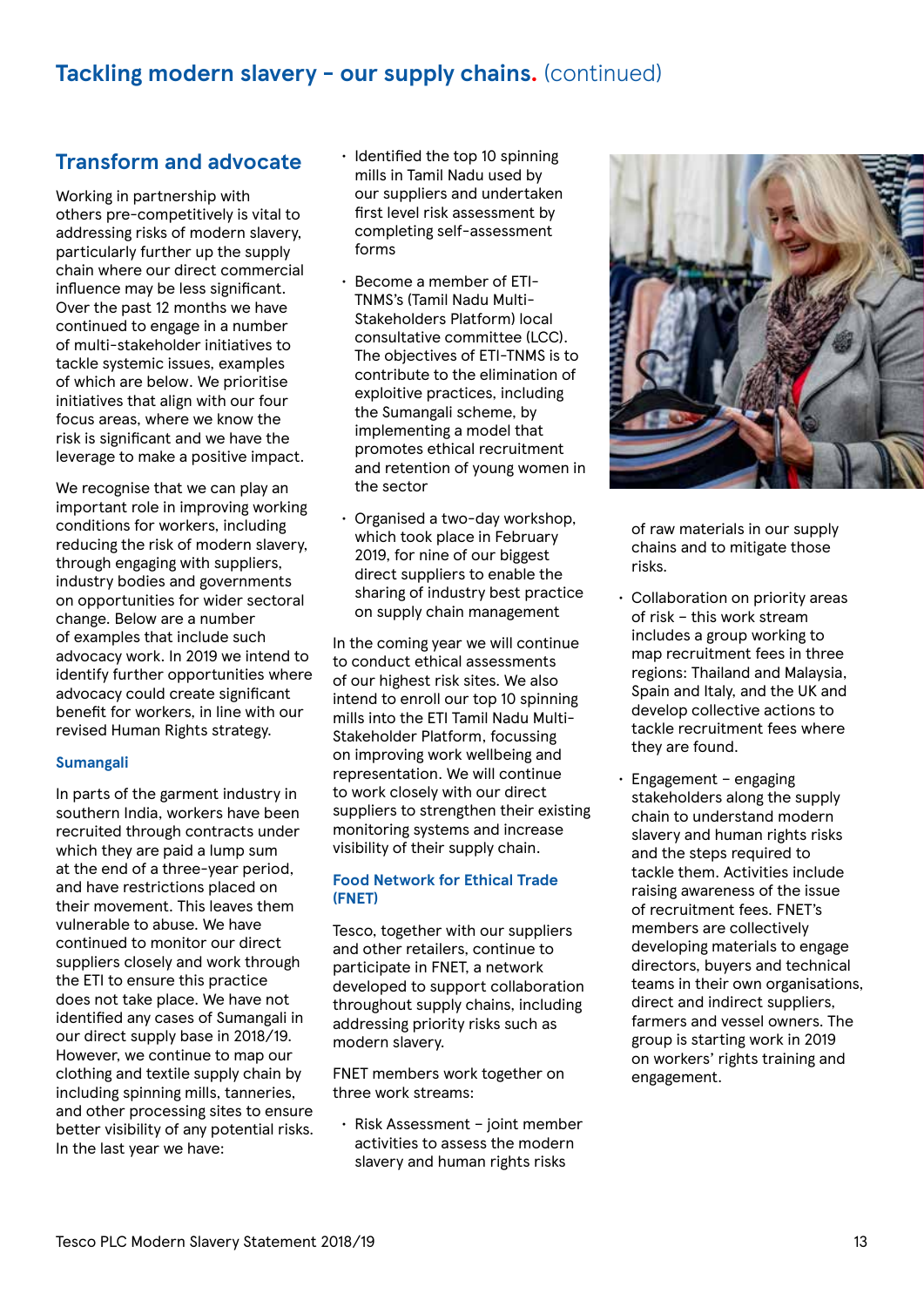#### **Migrant labour in the Southern Mediterranean**

Over the past 12 months, we have visited a number of key sourcing countries in the Southern Mediterranean, engaging with workers, growers, associations and NGOs, to better understand the challenges facing migrant workers and opportunities for improvement. This is, in part, in response to growing NGO and media reports of incidents involving migrant workers, including indicators of modern slavery.

We believe that interventions in this region need to be locally owned to be effective, led by suppliers and focussed on specific impacts. We are participants in a number of working groups, including the Ethical Trading Initiative's Working Group for Italian Agriculture. This group aims to mitigate the risk of exploitation through illegal recruitment practices, including indebtedness and coercions. The group has

been engaging with the Italian government to advocate for a more formal recruitment system. Our key suppliers of tinned tomatoes and salads are also members of this group.

Alongside other UK retailers and importers, we also continue to support the Spanish Ethical Forums, attended by our first tier suppliers and growers. Five forums were held in Spain over the past 12 months, with the aim to raise awareness of labour issues within our supply base. In 2018 working groups to complement the forums were also established, with 11 meetings held in three key sourcing regions in the past year. The working groups are developing practical tools to support growers in the region, for example accommodation guidance.

#### **Accommodation Working Group**

Poor accommodation and associated excessive fees can be an indicator of modern slavery. Following the publication of



'Guidance on provision of caravan accommodation for temporary workers in the UK' by the Fresh Produce Consortium in 2017, Tesco has played a leading role in the Accommodation Working Group, comprising of retailers, suppliers, consultants and industry bodies. In response to requests from suppliers and colleagues, this year the working group has:

- Launched a five-part webinar series on worker accommodation
- Produced guidance for Technical Managers to use when they are visiting suppliers
- Supported the review of the new Sedex self-assessment questionnaire, where applicable, to accommodation

The working group was shortlisted for the Sedex Awards in March 2019. The group is now exploring the need for guidance on accommodation outside of the UK.

#### **Working collaboratively to end forced labour in the palm oil sector**

As a member of the Consumer Goods Forum (CGF) Palm Oil Working Group, Tesco has continued to support industry action on eradicating forced labour in the palm oil sector. In 2018, the Group commissioned the Fair Labour Association (FLA) to complete an assessment of the forced labour risks in the palm oil sector in Indonesia and Malaysia. Following publication of their findings and recommendations, Tesco contributed to the development of a High-Level Action Plan on forced labour in the palm oil sector. The Action Plan will drive collaboration and focus the CGF members on a shared agenda.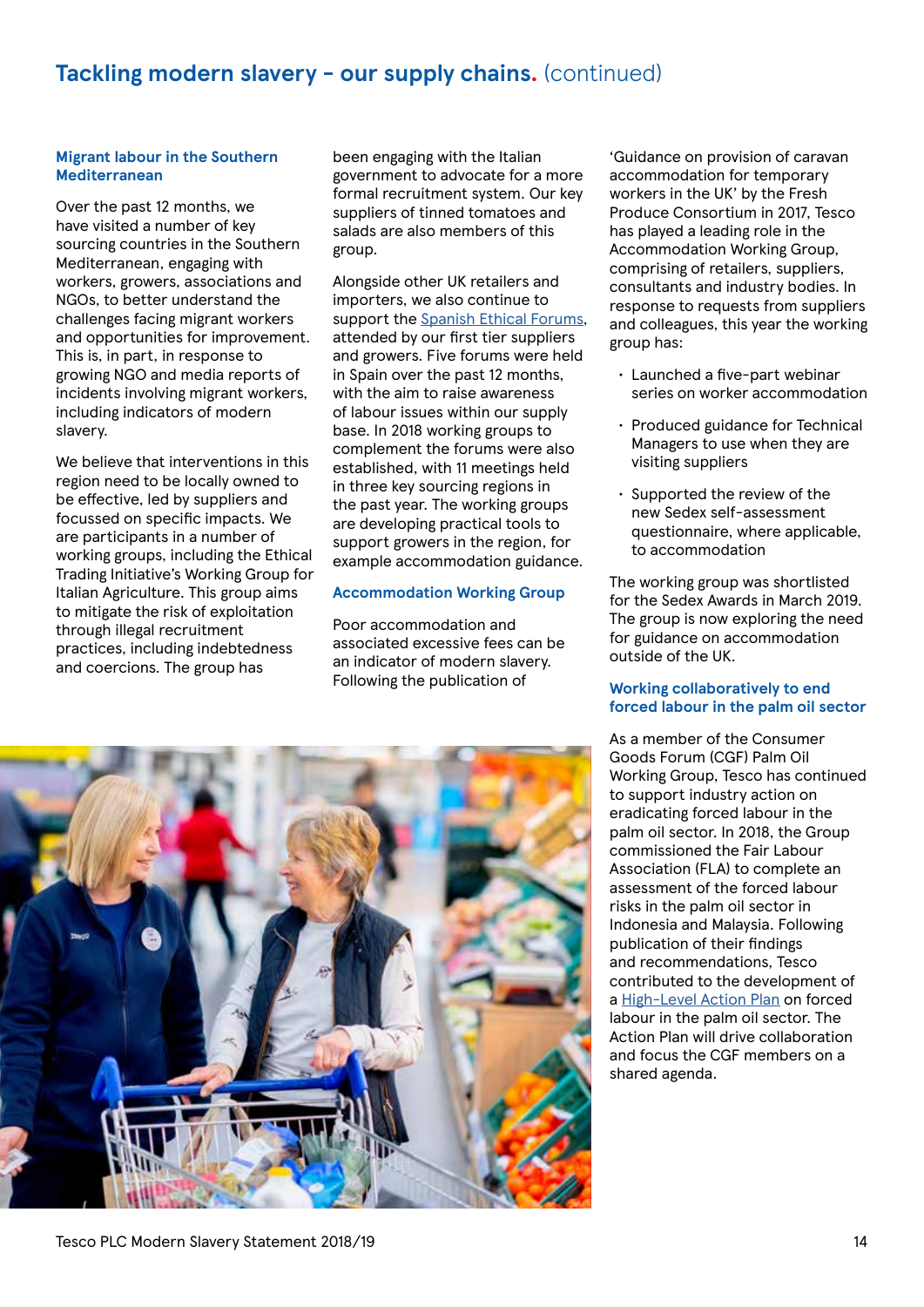#### **Issara Institute**

Our continued partnership with Issara Institute ensures our highest risk supply chains in Thailand are monitored independently. The Issara Institute currently works with our suppliers in the prawn, poultry and canned fruit sectors, and we are exploring the opportunity to expand their involvement with supplying sites in other sectors. The key focus is on enabling workers to raise their own concerns and ensure they are addressed, which is crucial for the empowerment of migrant workers who are often vulnerable to exploitation. The Issara Institute is also involved in innovative projects on ethical recruitment and fishing vessel labour standards.

#### **Preventing trafficking of children and women in the tea sector**

This year we have started Phase II of the Assam Transforming Lives Programme in partnership with UNICEF, the Ethical Tea Partnership (ETP) and others. Phase one helped to enhance life skills for 35,000 adolescent girls in tea growing communities in Assam so they are better equipped to protect themselves from various forms of harm, including child marriage and child trafficking. Building on the success of the first phase,



Photo: Abbie Trayler-Smith/Panos

Phase II will also engage adolescent boys and expand the scope of the programme to cover issues such as healthcare, child development and nutrition, water, sanitation and hygiene education. The programme has already begun to engage through monthly Child Protection Committee meetings as well as weekly sessions for Adolescent Groups, enabling boys and girls to come together to talk about issues affecting them in a safe space.

**These are just some examples of how we work with multi stakeholder initiatives. You can find further examples** here.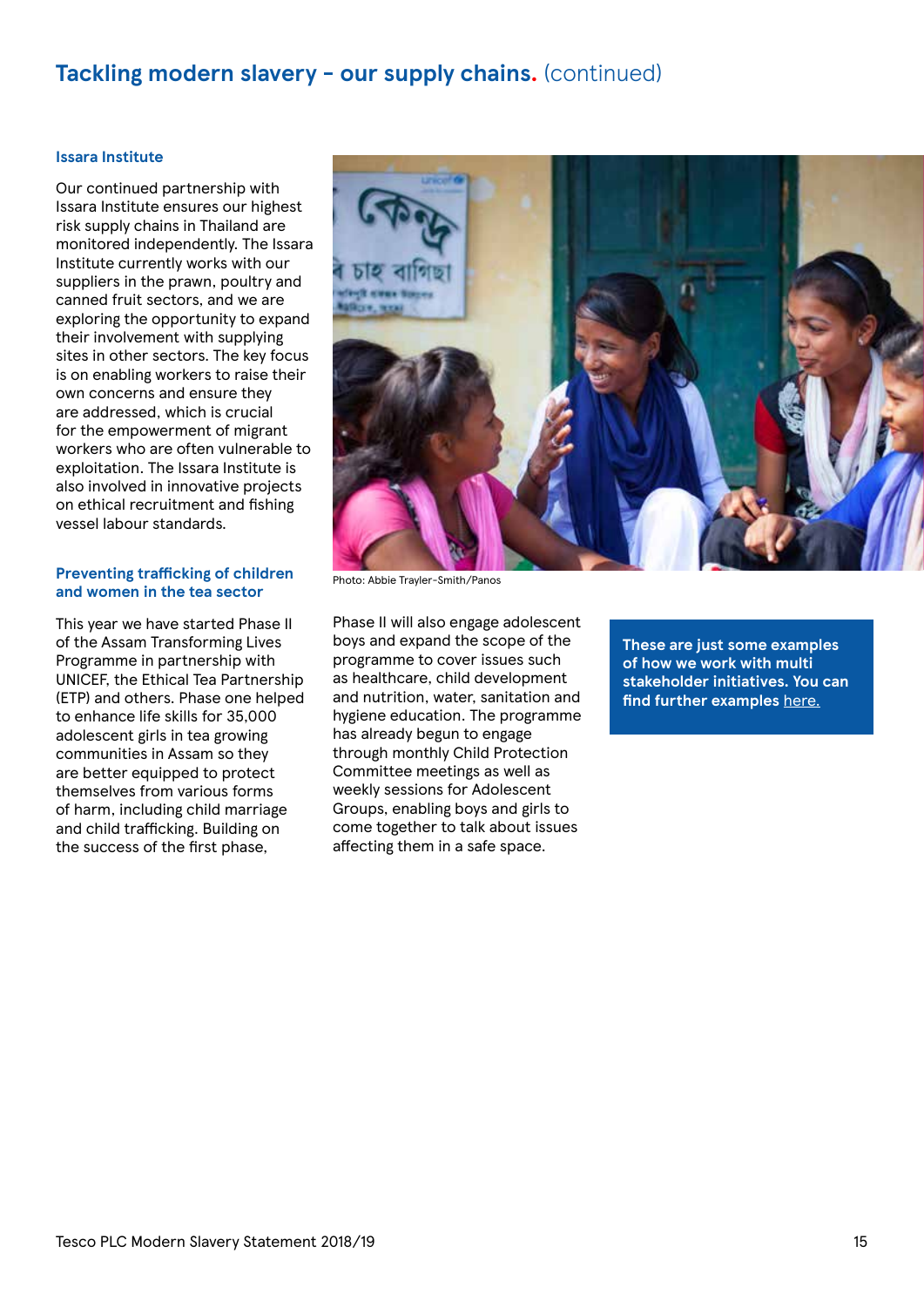# **Awareness raising and capacity building.**

Raising awareness of modern day slavery, both within our business and our supply chains, is an important part of our strategy. We know that identifying potential and actual cases requires upskilling colleagues and suppliers to understand the drivers of modern slavery as well as the possible indicators.

This year we continued to run targeted training for the colleagues in our business who have direct contact with workers in our supply chains, including:

- Stronger Together training for UK Technical Managers as well as other Quality functions
- Tailored modern slavery training for UK colleagues in distribution and fulfilment, including Security Managers and People Teams
- Roll-out of a modern slavery e-learning training for all UK commercial colleagues.

We will be undertaking further training with UK distribution centre managers and agency contract

managers in 2019. Training of relevant store colleagues will be carried out once our guidance and escalation procedures for store colleagues are finalised.

We continue to require all Tesco suppliers, including service providers such as labour agencies, based in the UK to attend Stronger Together training. This requirement also includes the second tier suppliers of our key UK food suppliers. Over the past five years, 1,037 representatives from our food supply chains have attended this training. We also strongly encourage all fruit and wine producers to attend Stronger Together training in South Africa.

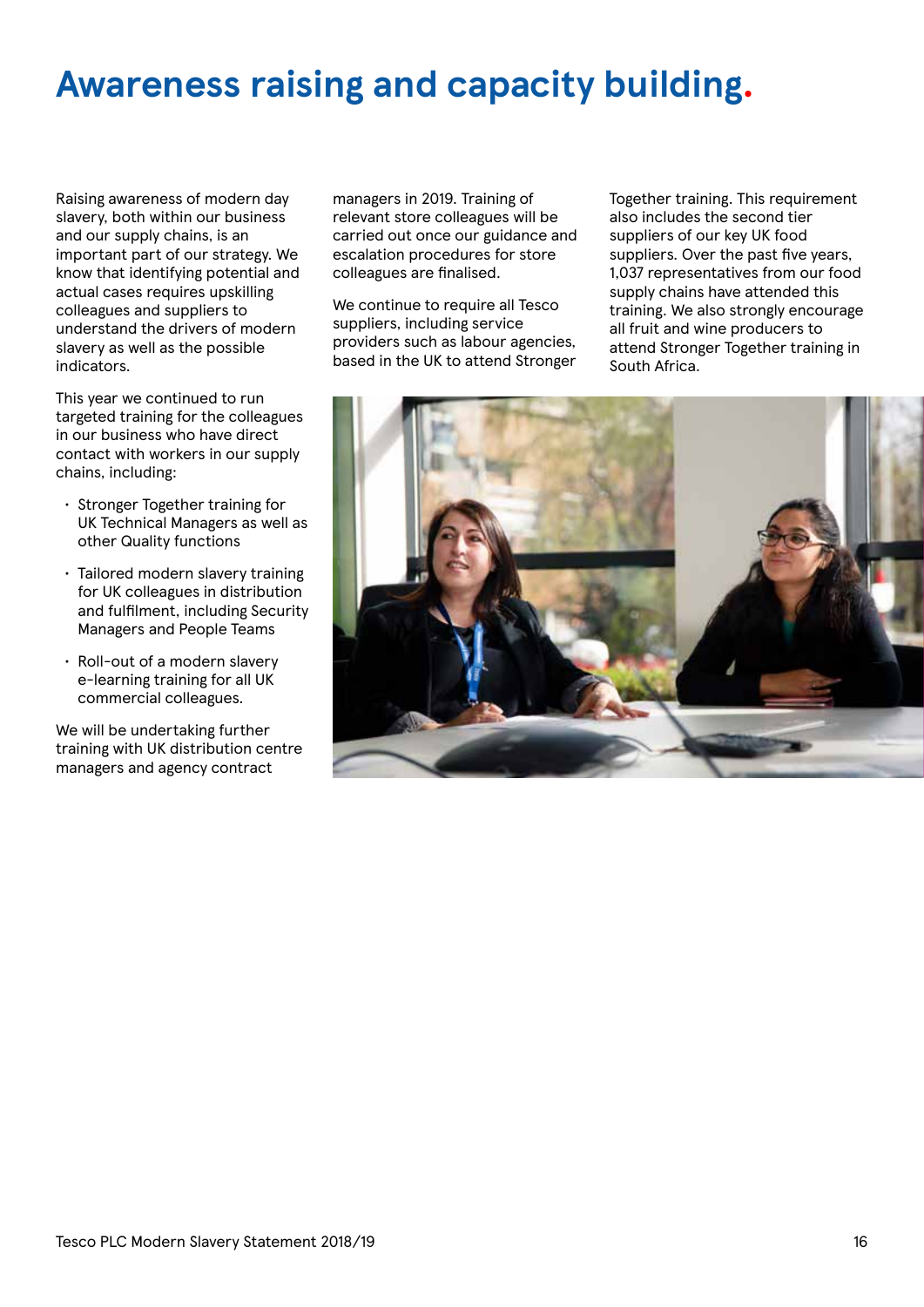# **Impact and monitoring.**

In addition to publishing this Modern Slavery Statement, we report annual progress on our human rights programme to the Tesco Risk and Compliance Committee at least once a year. This includes any critical breaches of our policies, the results of ethical audits, and progress against our commitments to responsibly source priority raw materials. We share a series of 'heat maps' to ensure that members of the Committee, including the Group CEO, have a strong overview of risks and effectiveness. These heat maps set out the number of supplier sites we have across each market in high risk countries and the level of ethical oversight we have at each site. This year we have also provided the

Committee with greater oversight of human rights incidents in our own operations and supply chains and briefed on key risk areas, for example agriculture.

We publically disclose progress against the human rights commitments in our Little Helps Plan on an annual basis.

We also monitor data regarding the training of our colleagues and suppliers on modern slavery. We have now trained over 500 Tesco colleagues on modern slavery, including more than 95% of UK Technical Managers. We receive quantitative feedback on all the training we deliver.

*'The training was a real eye opener and gave me a fantastic insight into modern slavery. A well run and interesting course which used real world examples to demonstrate where modern slavery exists. I left feeling equipped and motivated to spot the signs of exploitation in our supply chain.'* 

**Peter Rodgers, Technical Manager**

|           | <b>Financial year</b> Number of UK colleagues trained on modern slavery |
|-----------|-------------------------------------------------------------------------|
| 2016-2017 | 89                                                                      |
| 2017-2018 | 274                                                                     |
| 2018-2019 | 210                                                                     |